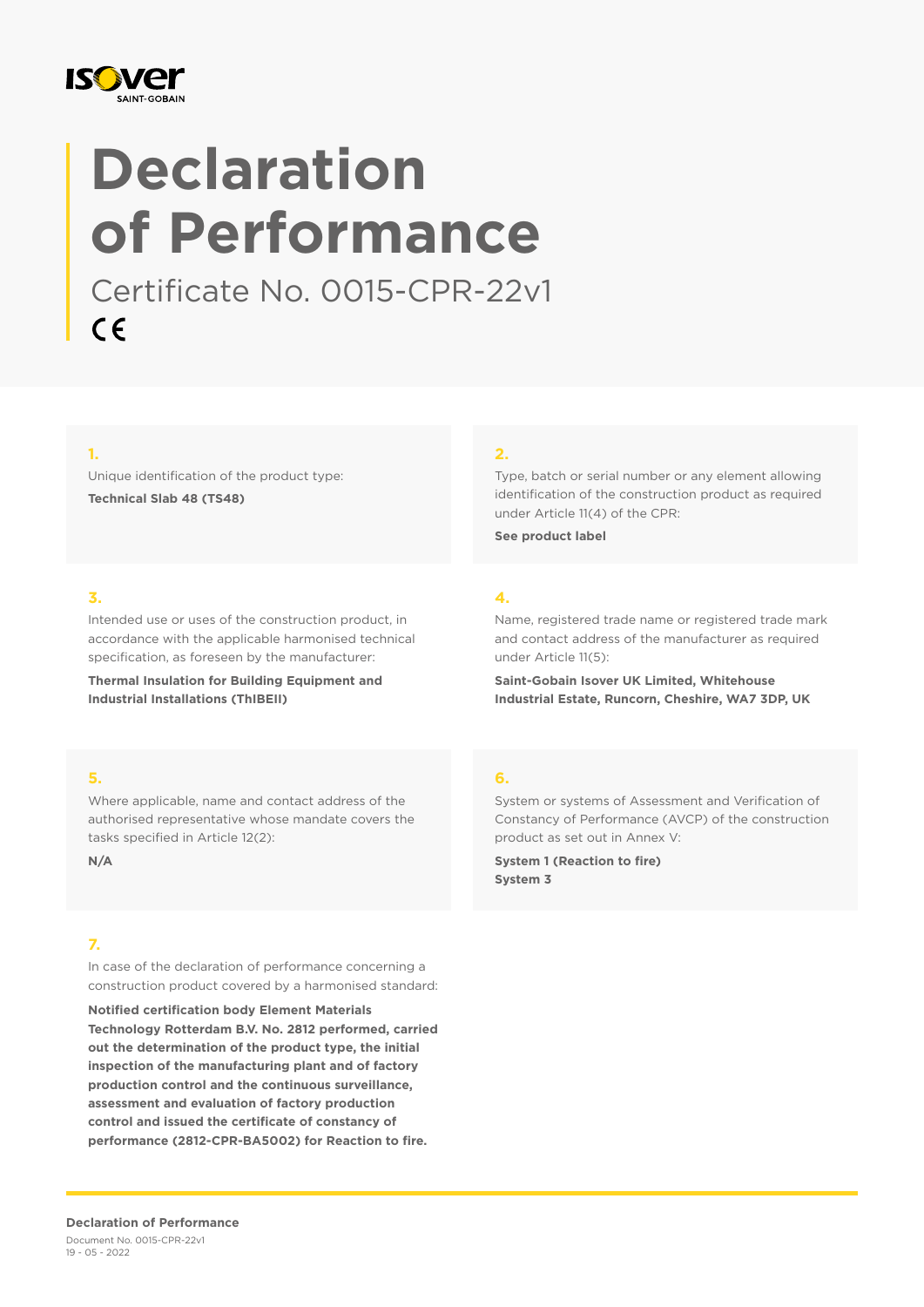## **8. Declared performance**

# Harmonised Technical Standard: EN 14303:2009 + A1:2013

| <b>Essential characteristics</b>                               | Performance                                                     | Unit      | <b>Declared performance</b>     |
|----------------------------------------------------------------|-----------------------------------------------------------------|-----------|---------------------------------|
| <b>Product name</b>                                            |                                                                 |           | <b>Technical Slab 48</b>        |
| <b>Product thickness</b>                                       |                                                                 | mm        | 50                              |
| <b>Reaction to fire</b>                                        |                                                                 | Euroclass | A2-s1, d0                       |
| Acoustic absorption index                                      | Sound absorption                                                |           | <b>NPD</b>                      |
| <b>Thermal resistance</b>                                      | Thermal conductivity [in W/(m.K)]                               |           |                                 |
|                                                                | at $10^{\circ}$ C                                               |           | 0.032                           |
|                                                                | at 40°C                                                         |           | 0.037                           |
|                                                                | at 50°C                                                         |           | 0.039                           |
|                                                                | <b>Dimensions</b>                                               | mm        | 50                              |
|                                                                | Tolerances                                                      |           | T3                              |
| <b>Water permeability</b>                                      | Water absorption                                                |           | <b>NPD</b>                      |
| Water vapour permeability                                      | Water vapour diffusion resistance                               |           | <b>NPD</b>                      |
| Compressive strength                                           | Compressive stress or compressive<br>strength for flat products |           | <b>NPD</b>                      |
| Rate of release of corrosive substances                        | Trace quantity of ions CI                                       |           | <b>NPD</b>                      |
|                                                                | Trace quantity of ions F                                        |           | <b>NPD</b>                      |
|                                                                | Trace quantity of ions SiO <sub>3</sub>                         |           | <b>NPD</b>                      |
|                                                                | Trace quantity of ions Na                                       |           | <b>NPD</b>                      |
|                                                                | Value of pH                                                     |           | <b>NPD</b>                      |
| Release of dangerous substances to<br>the indoor environment   | Release of dangerous substances                                 |           | (d)                             |
| Continuous glowing combustion                                  | Continuous glowing combustion                                   |           | (d)                             |
| Durability of Reaction to fire against<br>ageing/degradation   | Durability characteristics                                      |           | (a)                             |
| Durability of thermal resistance against<br>ageing/degradation | Thermal conductivity                                            |           | See above (b)                   |
|                                                                | Dimensional stability, or<br>Maximum service temperature        |           | Maximum service temperature (e) |
| Durability of thermal resistance<br>against high temperature   | Thermal conductivity                                            |           | See above                       |
|                                                                | Maximum service temperature                                     |           | (e)                             |
| Durability of Reaction to fire against<br>high temperature     | Durability characteristics                                      |           | (c)                             |

**NPD** No Performance Determined

**(a)** No change in Reaction to fire properties for mineral wool products. The fire performance of mineral wool does not deteriorate with time. The Euroclass classification of the product is related to the organic content, which cannot increase with time.

**(b)** Thermal conductivity of mineral wool products does not change with time.

**(c)** The fire performance of mineral wool products does not deteriorate with high temperature. The Euroclass classification of the product is related to the organic content, which remains constant or decreases with high temperature.

- **(d)** European Test Methods are under development the standard will be amended when available.
- **(e)** The maximum service temperature testing needs not to be done as declared thermal conductivity is given for temperatures ≤150°C and the binder cures at T >200°C.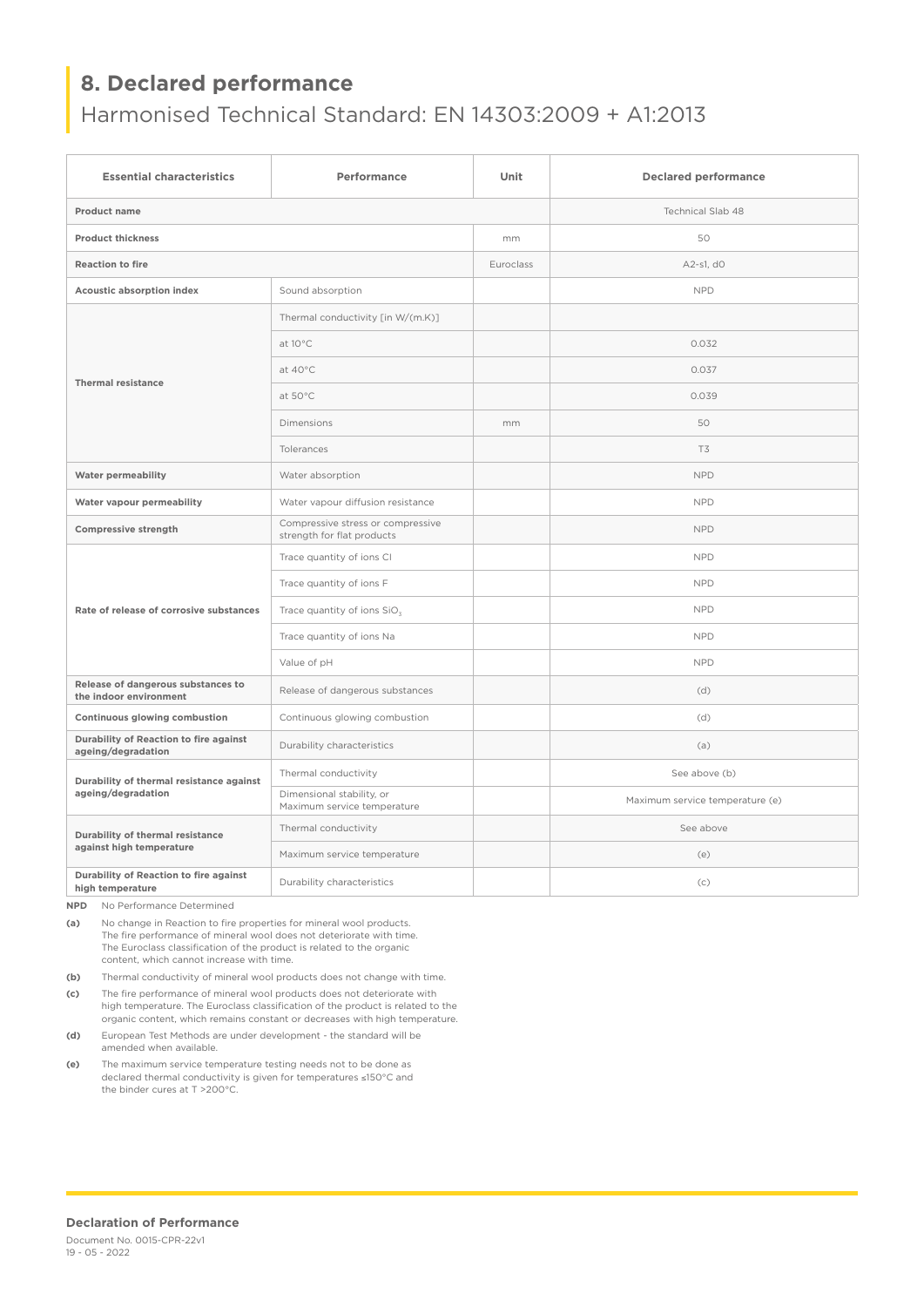### **9.**

The performance of the product identified in points 1 and 2 is in conformity with the declared performance in point 8.

This declaration of performance is issued under the sole responsibility of the manufacturer identified in point 4.

Signed for and on behalf of the manufacturer by:

Dan of Die

**Dean O'Sullivan**, Managing Director Runcorn. 19th May 2022